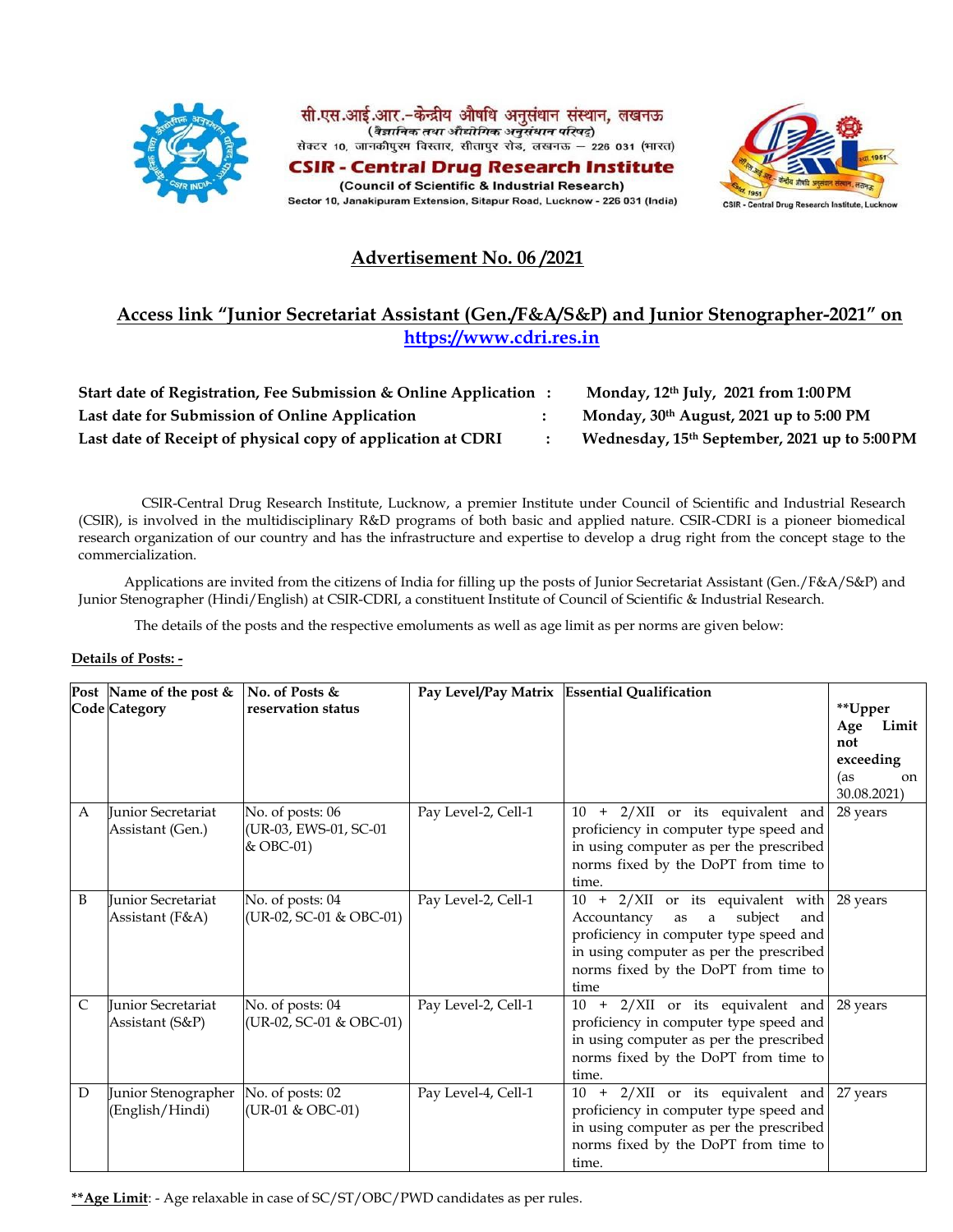### **Norms for Skill Test:** -

| <b>Sl. No.</b> | Name of Post                        | <b>Skill Test norms on Computer</b>                                     |  |
|----------------|-------------------------------------|-------------------------------------------------------------------------|--|
|                | Junior Secretariat Assistant (Gen.) | English Typing @ 35 w.p.m. or                                           |  |
|                | Junior Secretariat Assistant (F&A)  | Hindi Typing @ 30 w.p.m.                                                |  |
|                | Junior Secretariat Assistant (S&P)  | (Time allowed - 10 Mts.)                                                |  |
|                |                                     | (35 words per minute and 30 words per minute correspond                 |  |
|                |                                     | to 10500 KDPH/9000 KDPH on an average of 5 key                          |  |
|                |                                     | depressions for each word)                                              |  |
|                |                                     |                                                                         |  |
| $\mathcal{P}$  | Jr. Stenographer                    | Dictation: 10 mts $@ 80 w.p.m.$                                         |  |
|                |                                     | Translation: 50 mts (Eng.)                                              |  |
|                |                                     | 65 mts (Hindi)                                                          |  |
|                |                                     |                                                                         |  |
|                |                                     | Mode & scheme of examination will be issued separately on the Institute |  |
|                |                                     | website.                                                                |  |

## **1. Mode of Selection**: -

| Name of Post                                  | <b>Selection Procedure</b>                                                                                                                                                                                                                                                                                                                                                                                                                                                                                                                                                                                                                                                                                                                                                                                                                                                                                                                                                                                         |
|-----------------------------------------------|--------------------------------------------------------------------------------------------------------------------------------------------------------------------------------------------------------------------------------------------------------------------------------------------------------------------------------------------------------------------------------------------------------------------------------------------------------------------------------------------------------------------------------------------------------------------------------------------------------------------------------------------------------------------------------------------------------------------------------------------------------------------------------------------------------------------------------------------------------------------------------------------------------------------------------------------------------------------------------------------------------------------|
| Junior Secretariat Assistant (Gen. / F&A/S&P) | The candidates fulfilling all essential qualification will be invited for open<br>competitive written examination and typewriting test on Computer. The<br>proficiency in computer typing speed and in using computer will only be<br>qualifying in nature, the final merit list will be prepared on the basis of the<br>performance of the candidates in the competitive written examination. The merit<br>list will only comprise of those candidates who have qualified the proficiency test<br>in computer typing.<br>The written competitive examination consists of the two papers (Paper-I Mental<br>Ability and Paper-II General Awareness & English Language). Paper-II will be<br>evaluated only for those candidates who secures the minimum threshold marks (to<br>be determined by the Selection Committee) in Paper-I. The final merit list will be<br>prepared only on the basis of the marks obtained by the candidates in Paper-II.<br>The Hindi typing test on computers will be on Mangal Font. |
| Junior Stenographer                           | The candidates fulfilling all necessary eligibility criteria will be invited for open<br>competitive written examination and Computer typing test.<br>The proficiency in computer typing speed and in using computer will only be<br>qualifying in nature; the final merit list will be prepared on the basis of the<br>performance of the candidates in the competitive written examination. The merit<br>list will only comprise of those candidates who have qualified the proficiency test<br>in computer typing. The detailed selection procedure will be notified separately<br>on the Institute website.                                                                                                                                                                                                                                                                                                                                                                                                    |

### **Syllabus of written test for the post of Junior Secretariat Assistant (Gen./F&A/S&P)**: -

There will be two papers (Paper-I and Paper-II). The paper-II will be evaluated only for those candidates who secure the minimum threshold marks (to be determined by the Selection Committee) in the Paper-I.

| Mode of Examination    | <b>OMR</b> based or Computer Based Objective type Multiple Choice Examination                 |
|------------------------|-----------------------------------------------------------------------------------------------|
| Medium of Ouestions    | The questions will be set both in English and Hindi except the questions on English language. |
| Standard of Exam       | Class XII                                                                                     |
| Total No. of Ouestions | 200                                                                                           |
| Total time allotted    | 2 hours 30 minutes                                                                            |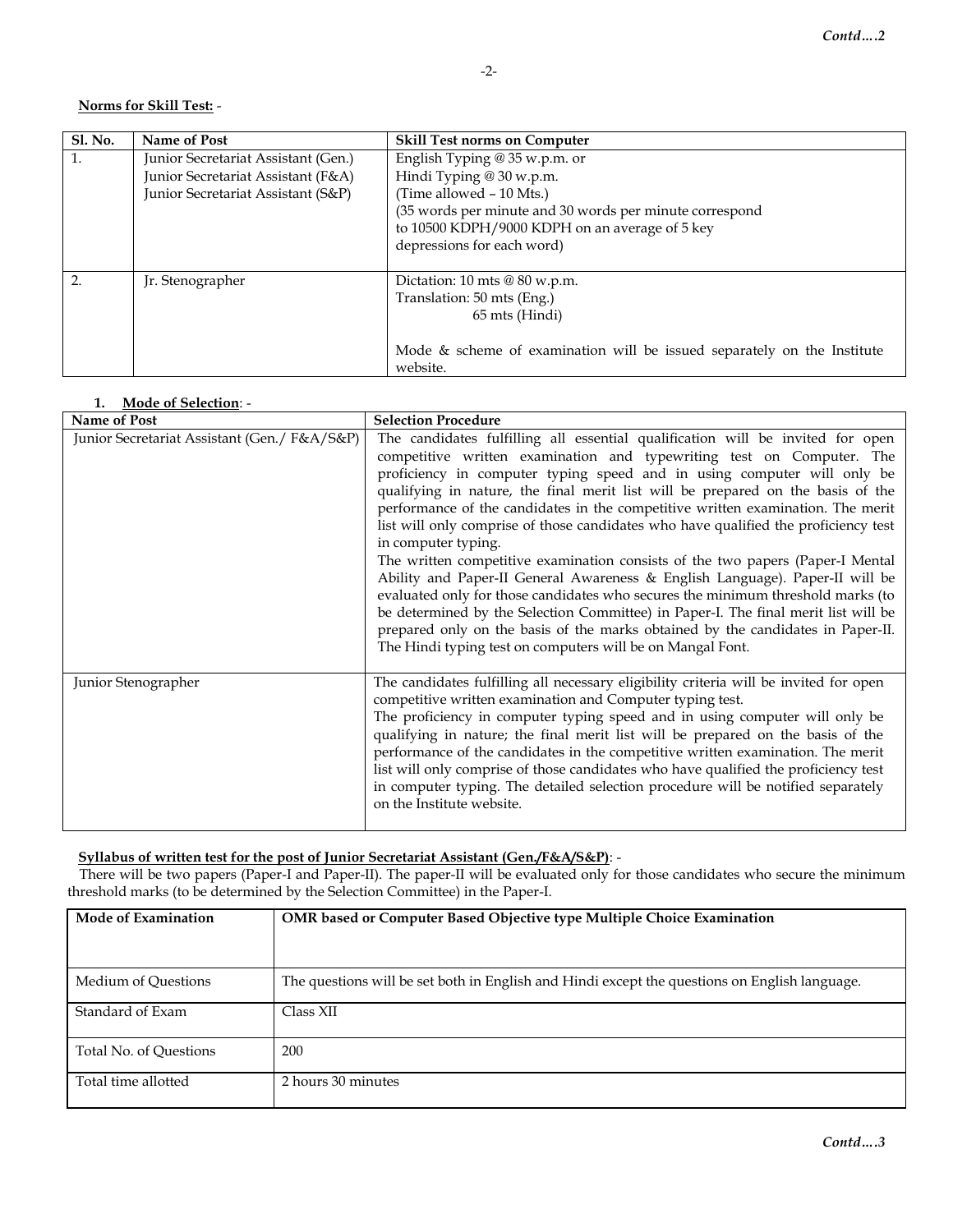**Paper – I** (Time allotted – 90 Minutes)

| Subject              | No. of<br>questions | <b>Maximum Marks</b>                        | <b>Negative Marks</b>                             |
|----------------------|---------------------|---------------------------------------------|---------------------------------------------------|
| Mental Ability Test* | 100                 | 200 (two marks for every correct<br>answer) | There will be no negative marks in this<br>paper. |

\* Mental Ability Test will be so devised so as to include General Intelligence, Quantitative Aptitude, Reasoning, Problem Solving, Situational Judgement etc.

#### **Paper-II** (Time Allotted-1 hour)

| Subject           | No. of<br>questions | <b>Maximum Marks</b>                          | <b>Negative Marks</b>                       |
|-------------------|---------------------|-----------------------------------------------|---------------------------------------------|
| General Awareness | 50                  | 150 (three marks for every correct<br>answer) | One negative mark for every wrong<br>answer |
| English Language  | 50                  | 150 (three marks for every correct<br>answer) | One negative mark for every wrong<br>answer |

#### 1. **General conditions**

- a. The applicant must be a citizen of India.
- b. The prescribed essential qualifications are the minimum and the mere possession of the same does not entitle candidates to be called for Test. The decision of CSIR-CDRI in all matters relating to eligibility, acceptance or rejection of applications, mode of selection will be final and binding on the candidates and no enquiry or correspondence will be entertained in this connection from any candidate or his/her agency.
- c. The application should be accompanied by self attested copies of the relevant educational qualification, experience. The prescribed qualifications should have been obtained through recognized Universities/Institutions etc. Incomplete applications/applications not accompanied with the required certificates/documents are liable to be rejected.
- d. In respect of equivalent clause in Essential Qualifications, if a candidate is claiming a particular qualification as equivalent qualification as per the requirement of advertisement, then the candidate is required to produce order/letter in this regard, indicating the authority (with number and date) under which it has been so treated otherwise the application is liable to be rejected.
- e. If any document/certificate furnished is in a language other than Hindi or English, a transcribed copy of the same duly attested by a Gazetted Officer or Notary is required to be submitted.
- f. The prescribed date for determining the upper age limit, qualifications and/or experience shall be the closing date for submission of online applications.
- g. Persons with disabilities (PWD) fulfilling the eligibility conditions prescribed under GOI instructions are encouraged to apply.
- h. The posts will be governed by the New Pension Scheme applicable w.e.f. 01.01.2004 as notified by the Government of India and adopted by CSIR and other instructions issued on the subject. However, persons selected from other Government Departments/Autonomous Bodies/Public Sector Undertakings/Central Universities having Pension Scheme on GOI pattern and who are presently being governed by old Pension Scheme will continue to be governed by the existing Pension Scheme i.e. CCS Pension Rules, 1972.
- i. The above post shall carry usual allowances as admissible to CSIR/GOI employees, as have been made applicable to CSIR employees of the same status stationed at Lucknow.
- j. Other things being equal consideration would be given to candidates with proven excellence in sports.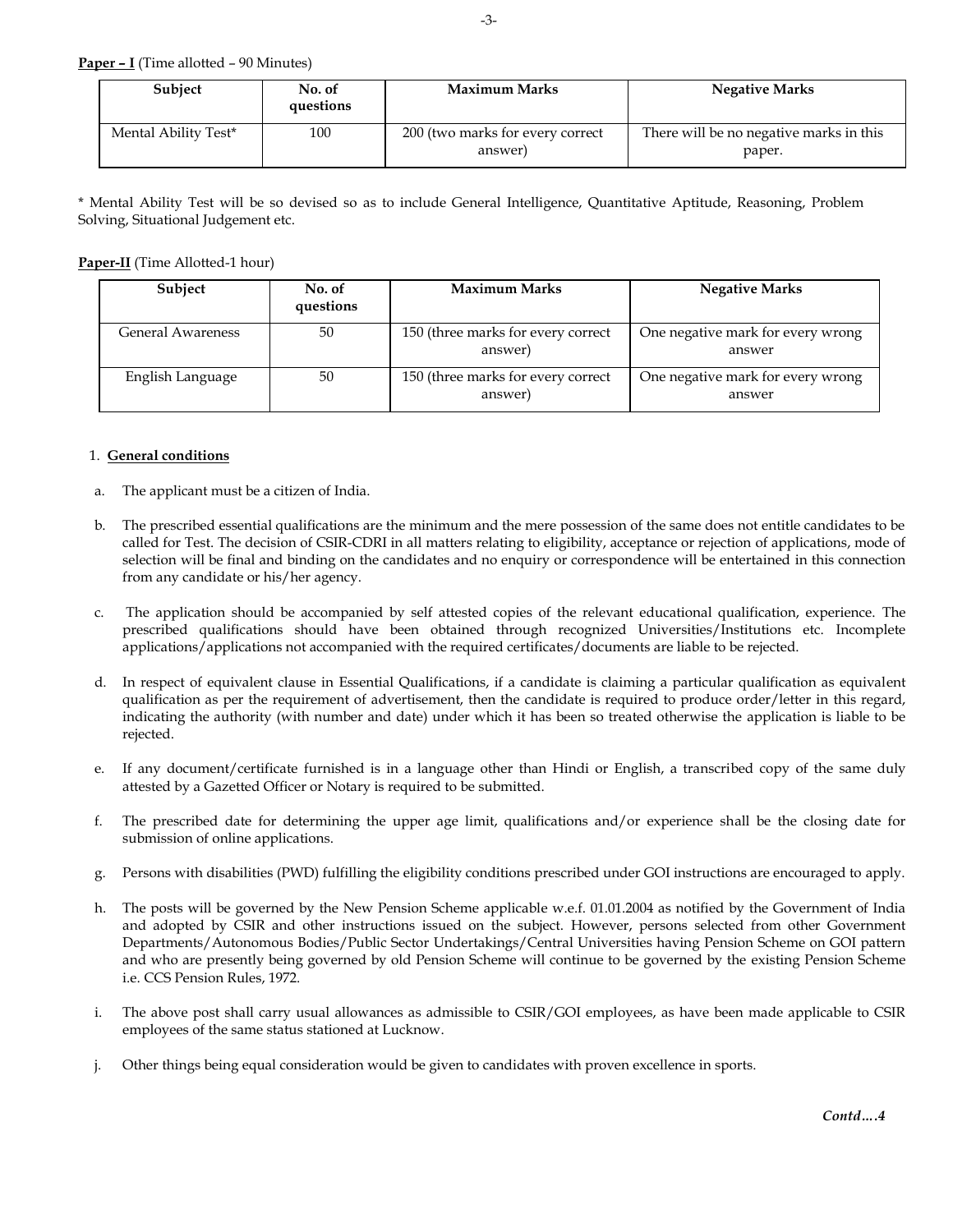- k. Canvassing in any form and/or bringing any political influence or otherwise will be treated as a disqualification for the post.
- **l. Medium of typing test and medium of written Examination will be the same and once opted cannot be changed at later stage.**

#### 2. **RELAXATIONS:**

- a. Upper age limit is however, relaxable up to 05 years for SC/ST and 03 years for OBC as per Government orders in force only in those cases where the post is reserved for respective categories, on submission of relevant certificate in the prescribed Central Government format issued by the competent authority at the time of skill test.
- b. There is no age limit for Departmental candidates provided they possess the prescribed qualifications.
- c. As per GOI provisions, age relaxation for Widows, Divorced Women and Women judicially separated from their Husbands, the upper age limit is relaxable up to the age of 35 years (up to 40 years for members of Scheduled Castes/Scheduled Tribes and up to 38 years for members belonging to the Other Backward Classes in respect of the posts reserved for them). The persons claiming age relaxation under this sub-para would be required to produce following documentary evidence: -
- i) In case of Widow, Death Certificate of her husband together with the Affidavit that she has not remarried since.
- ii) In case of divorced Women and Women judicially separated from their husbands, a certified copy of the judgment/decree of the appropriate Court to prove the fact of divorce or the judicial separation, as the case may be, with an Affidavit in respect of divorced Women that they have not remarried since.
- d. Relaxation in the upper age limit for Physically Handicapped persons will be as per rule.
- e. Relaxation of upper age limit for Ex-servicemen is admissible as per rules (Period of Military service plus 3 years).

#### 3**- How to apply**:

- Eligible candidates are required to apply ONLINE by accessing the CDRI website [www.cdri.res.in](http://www.cdri.res.in/) or accessing the link "**"Junior Secretariat Assistant (Gen./F&A/S&P) and Junior Stenographer-2021"**" available on CDRI website.
- b- For online application process please refer "How to apply Online" instructions, 'Fee Payment Procedure' and 'Application Replica' available on the above-mentioned website.

The application is to be submitted in four distinct steps, as below: -

- a- Registration (Online)
- b- Fee Submission (Online)
- c- Application submission (Online)
- d- Dispatch of physical copy of online application (Manual)
- c- The datelines for the above-mentioned stages of application is as follows: -

| Start date of Registration, Fee Submission & Online Application: | Monday, $12th$ July, $2021$ from $1:00 \text{PM}$         |
|------------------------------------------------------------------|-----------------------------------------------------------|
| Last date for Submission of Online Application                   | Monday, 30 <sup>th</sup> August, 2021 up to 5:00 PM       |
| Last date of Receipt of physical copy of application at CDRI     | Wednesday, 15 <sup>th</sup> September, 2021 up to 5:00 PM |

d- Candidates are required to pay application fee of Rs. 100/- as per 'fee payment Procedure' available on the website. The candidates belonging to SC/ST/PWD/Women/other Gender Category/Ex-Servicemen/CSIR Employees as well as Identified Casual Workers in CSIR are exempted from submission of application fee.